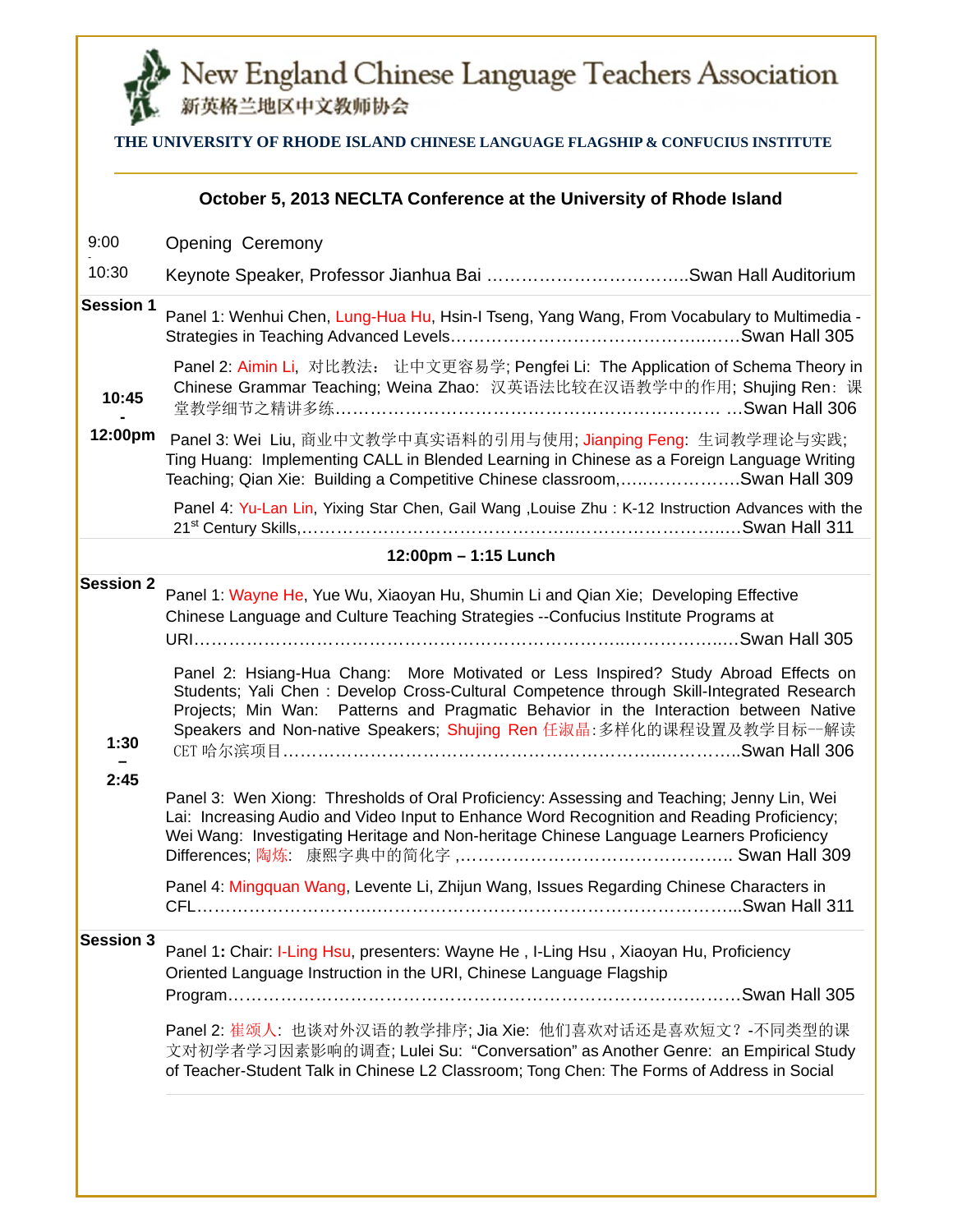|--|--|

Panel 3: Chen-Li Yao: 当汉语教学遇到教育科技 When Chinese Teaching Meets Educational Technology; Chunsheng Yang: A Semi-longitudinal Study on Tone Acquisition by CFL Learners; Ting Ting Wang: A Design-Based Study of Engaging Online Chinese as a Foreign Language for Pre-service Teachers………………………………………………..………..…..Swan Hall 309

**- 4:15**  Panel 4: 唐为群: 英语国家留学生汉语并列连词偏误分析及教学对策; 袁明军,张慧晶: "开始 V"与 表示起始体的"V 起来"语义功能对比刍议; Hua Xiao: 英语母语学习者结果补语"成"的习得考察; NG CHWEEE FANG(黄翠芳): 探讨马来语、汉语的程度副词异同兼论马来学生汉语程度副词的偏 误问题,…………………………………………………………………………………………Swan Hall 311

#### **4:15 – 4:30 Group Photo**

#### **4:30 – 6:30 Field Trip and Dinner (optional)**

#### **Driving to URI**

**3:00** 

From points north (Massachusetts, Northern New England), take I-95 South to Exit 9 (Rhode Island Route 4 South) in RHODE ISLAND, follow Route 4, which will merge with Route 1 South. Stay on Route 1 until the intersection of Route 138 West. There will be a large intersection with a stop light. Route 138 West will bring you to the University. Turn right onto Upper College Road at the stop light.

From points south (Connecticut Shore, New York City, New Jersey), take I-95 North to Exit 3A (Route 138 East). Continue east on Route 138 for about 10 miles until you reach the University. Turn left onto Upper College Road at the stop light.

#### **Parking Guidance**

A parking lot is available behind the visitor's center. A visitor pass is needed daily from 7:30 a.m. to 3:30 p.m. during the whole stay on weekdays (Thursday and Friday). Simply park beside the visitor's center and tell them you are here for the workshop. They will open the gate for you to enter the workshop. No parking permit is required for overnight stay. No parking permit is required from Friday 3:30 p.m. till Monday 7:30 a.m.

The visitor's center is located at 45 Upper College Road, Kingston, RI 02881

#### **Map of the campus on the next page**

**(also available at:** http://www.uri.edu/home/visitors/Map/KingstonCampus.pdf **)**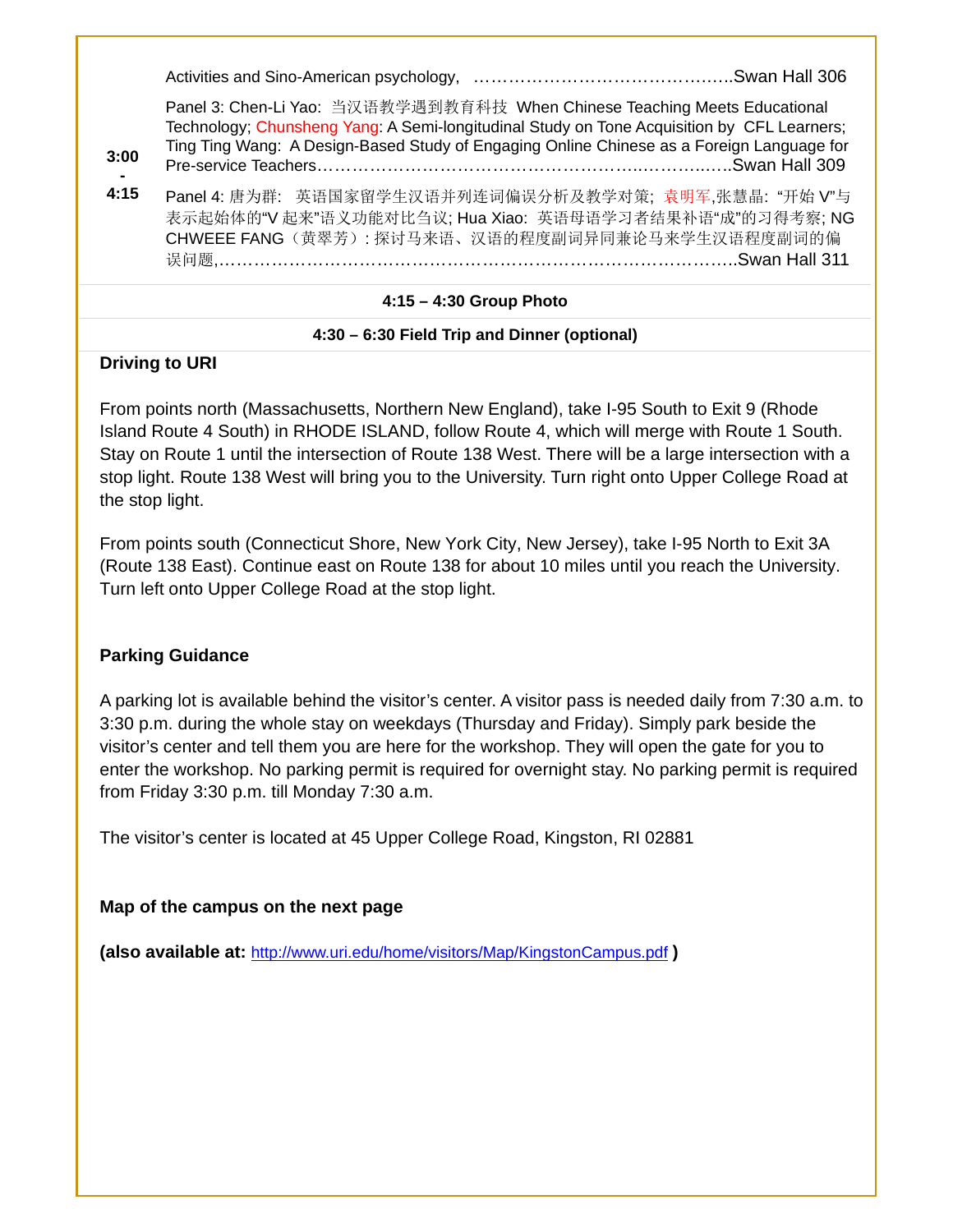